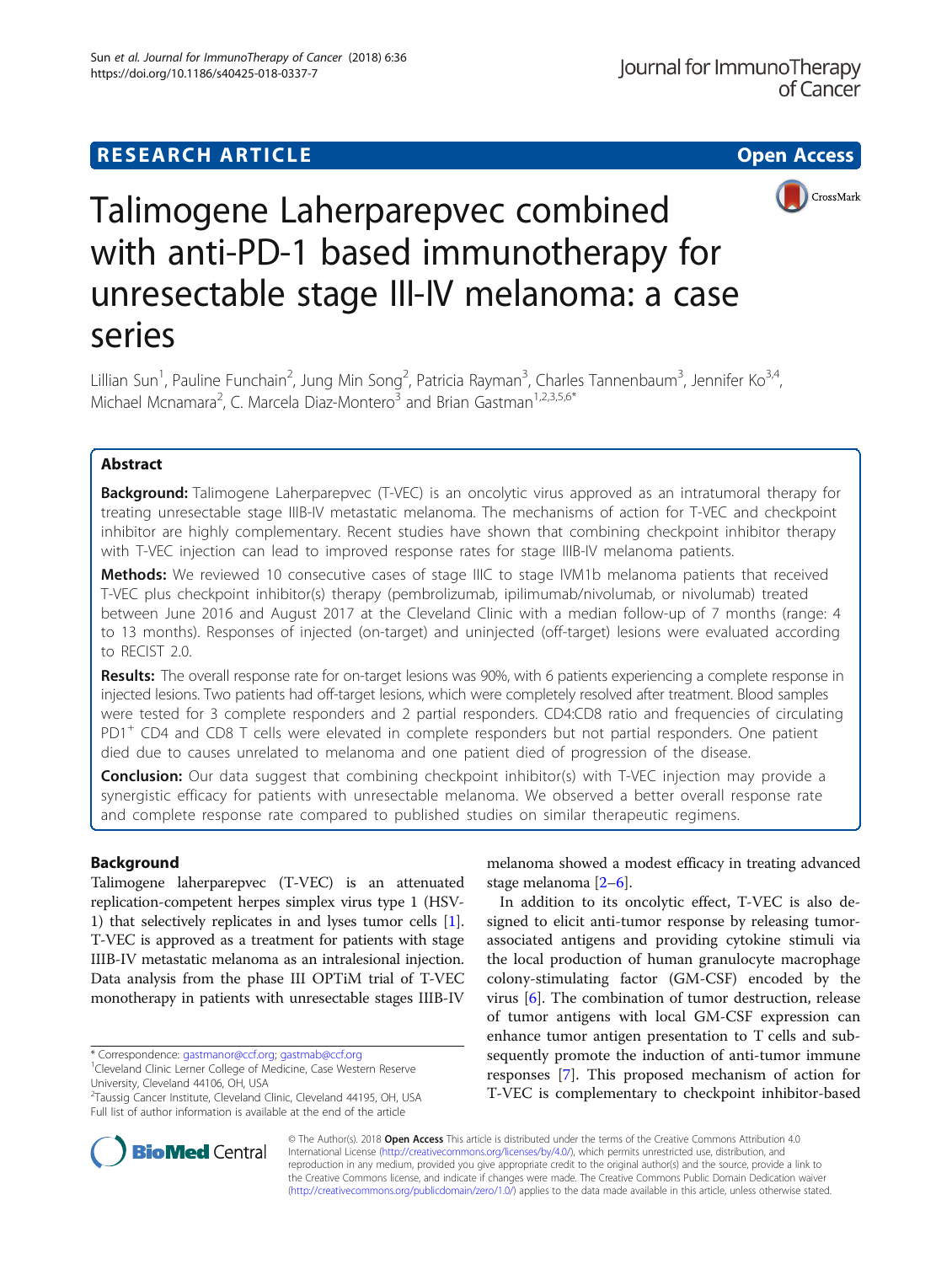<span id="page-1-0"></span>tumor immunotherapies such as the blockade of PD-1/ PD-L1 or CTLA4, which helps the effector T cells to overcome negative regulation during priming and the effector stage. Hence, the combinatorial use of T-VEC and checkpoint inhibitors may achieve synergistic efficacy especially in the control of systemic disease [[8\]](#page-6-0). In support of this idea, Phase Ib trials evaluating the combination of T-VEC with a checkpoint inhibitor therapy (anti-CTLA4 or anti-PD1) have reported higher overall response rates (ORR) and complete response rates (CRR) compared to historical data of T-VEC or checkpoint inhibitor monotherapy [\[2,](#page-6-0) [9\]](#page-6-0).

We reviewed a case series of stage III-IVM1b melanoma patients treated with T-VEC injections in addition to pembrolizumab, nivolumab, or nivolumab plus ipilimumab. We observed an overall response rate (ORR) of 90%, with 60% of the patients achieving complete response (CR) in this cohort.

## **Methods**

## Patients characteristics

A total of 10 consecutive patients with unresectable stage IIIC to stage IVM1b melanoma treated with an off-label use of T-VEC and checkpoint inhibitor therapy between June 2016 and August 2017 at Cleveland Clinic were analyzed. Median age at the time of the treatment was 73.5 (range 51–82). At the start of the treatment, all patients had an ECOG (Eastern Cooperative Oncology Group) score of less than 2 (Table 1). All patients included in the cohort had recurrent or residual disease after initial surgical treatment. Eight patients had unresectable stage III disease while 2 patients had pulmonary nodules that were consistent with metastases in the lung (stage IV, Table 1). Six of the patients included in this report were treatment naïve (Fig. [1](#page-2-0)). Three patients had

Table 1 Patient Characteristics and Response Rates

| Consecutive Patients ( $n = 10$ )            |                                               |
|----------------------------------------------|-----------------------------------------------|
| Sex                                          | Male = 7, Female = 3                          |
| Median Age (range)                           | 70 (52-82)                                    |
| Follow-up Time                               | $4.5 - 13.6$ Months                           |
| <b>FCOG Performance Score</b>                | $0 = 5, 1 = 4, 2 = 1$                         |
| Patients with Distant Metastases             | 2                                             |
| Unresectale Stage III                        | 8                                             |
| Stage IV                                     | $\overline{2}$                                |
| Prior exposure to immunotherapy              | (1 adjuvant therapy, 2 systemic<br>therapies) |
| Prior exposure to targeted therapy           | 1                                             |
| Overall Response Rate (On-target<br>lesions) | 9/10                                          |
| Overall Response Rate(Off-target<br>lesions) | 2/2                                           |

prior exposure to checkpoint inhibitor therapy and 1 patient had received targeted therapy (Table 1, Fig. [1](#page-2-0)). Cleveland Clinic is a participating center for the MASTERKEY-265 study. Patients included in this case review either started treatment before the trial or failed to meet the inclusion criteria. T-VEC injection was performed in addition to the standard of care immunotherapy after extensive consultation with the patients and family. Treatment plans were also discussed at the melanoma tumor board.

## Flow cytometric analysis of peripheral blood T cells

After obtaining consent for an institutional review board approved protocol, peripheral blood was collected in EDTA-coated tubes and subjected to density-gradient centrifugation using Ficoll-Paque to isolate peripheral blood isolate mononuclear cells (PBMCs). Freshly isolated PBMCs were stained and analyzed on a BD LSRFortessa™. Flow cytometric analysis for CD4, CD8 and PD1 was gated on viable cell population using on forward and side scatter.

## Evaluation of response

Responses of lesions that received direct T-VEC injection were considered "on-target"; responses of distant metastases that were not injected were designated "offtarget". Changes in tumor burden were assessed by extracting tumor information in the medical records, including both the clinical notes and imaging reports. Subcutaneous lesions and lung metastases were assessed based on PET and CT scan. The tumor response is expressed as change in size from baseline according to the Response Evaluation Criteria in Solid Tumors (RECIST) version 2.0 by investigator review.

## Results

#### Treatment and adverse events

The treatment protocol adopted for patients in our cohort was slightly different from that of the MASTERKEY-265 protocol in which T-VEC was administered on day 1 of weeks 4 and 6 and every 2 weeks thereafter. In our cohort, all patients received a lower dose of T-VEC for the first injection as recommended by manufacturer. After the initial dose, T-VEC was injected every 3 weeks until complete resolution of the injectable lesions or until the patient declined the treatment (Fig. [1\)](#page-2-0). Six patients received injection in only cutaneous lesions (Fig. [2\)](#page-2-0). Two patients had injection in subcutaneous lesions (Fig. [2](#page-2-0)). The other 2 patients received injection in both cutaneous and subcutaneous lesions (Fig. [2](#page-2-0)). In addition to T-VEC injection, all 10 patients were also treated with checkpoint inhibitor therapy (Fig. [1](#page-2-0)). Unlike the treatment protocol of MASTERKEY-265, in which patients received the first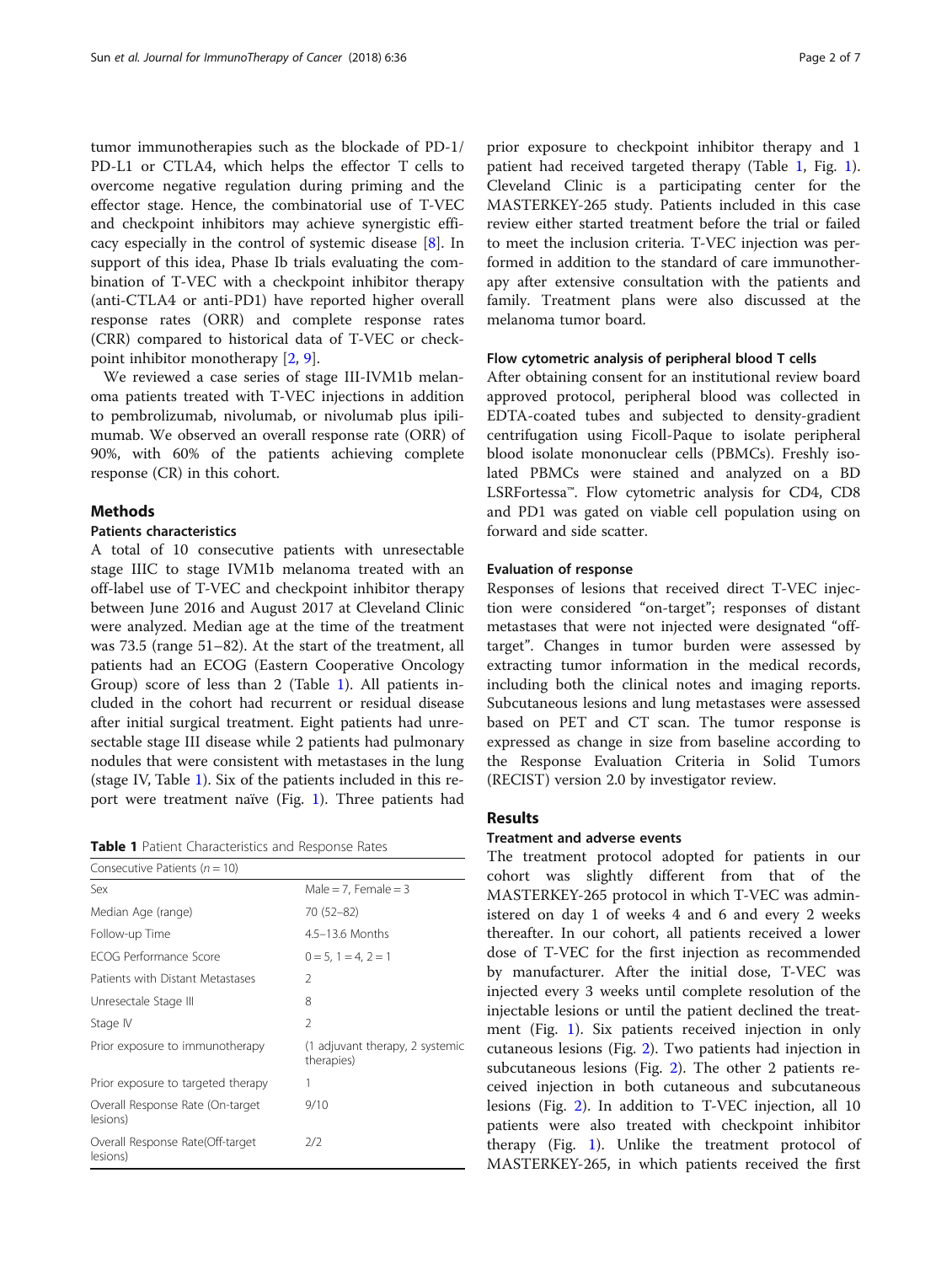<span id="page-2-0"></span>

dose of pembrolizumab 6 weeks after the start of T-VEC, timing of checkpoint inhibitor treatment varied for patients in our cohort (Fig. 1). A total of 4 patients initiated checkpoint inhibitor therapy prior to the start of T-VEC injection. Two patients had been previously treated with ipilimumab plus nivolumab or pembrolizumab (Fig. 1); for both patients the treatments had been



suspended due to adverse events and then resumed after T-VEC started (Fig. 1). Two patients had been treated with pembrolizumab as systemic therapy for at least a month when T-VEC injection was initiated (Fig. 1). In summary, eight patients received pembrolizumab plus T-VEC; one patient completed 2 cycles of ipilimumab plus nivolumab along with T-VEC and was able to restart single-agent nivolumab after the resolution of an immune-related adverse event (irAE); one patient received nivolumab and T-VEC. Pembrolizumab was injected every 3 weeks; nivolumab was given every 2 weeks; the ipilimumab and nivolumab combination was given every 3 weeks.

Throughout the follow-up period, 7 patients experienced irAEs. Most of the irAEs were mostly attributed to checkpoint inhibitor therapy. Two patients experienced grade 3 transaminitis; one patient had grade 3 hypophysitis; one patient developed grade 3 nephritis; one patient experienced grade 3 diarrhea. Grade 1 and 2 irAEs include 1 incidence of macular edema and 2 incidences of pruritic rash. No Grade 4 or 5 adverse events were observed in any patient. All patients reported occasional chills and fevers that were attributed to T-VEC injection. irAEs led to the suspension of the checkpoint inhibitor therapy in four patients prior to the complete resolution of their tumors.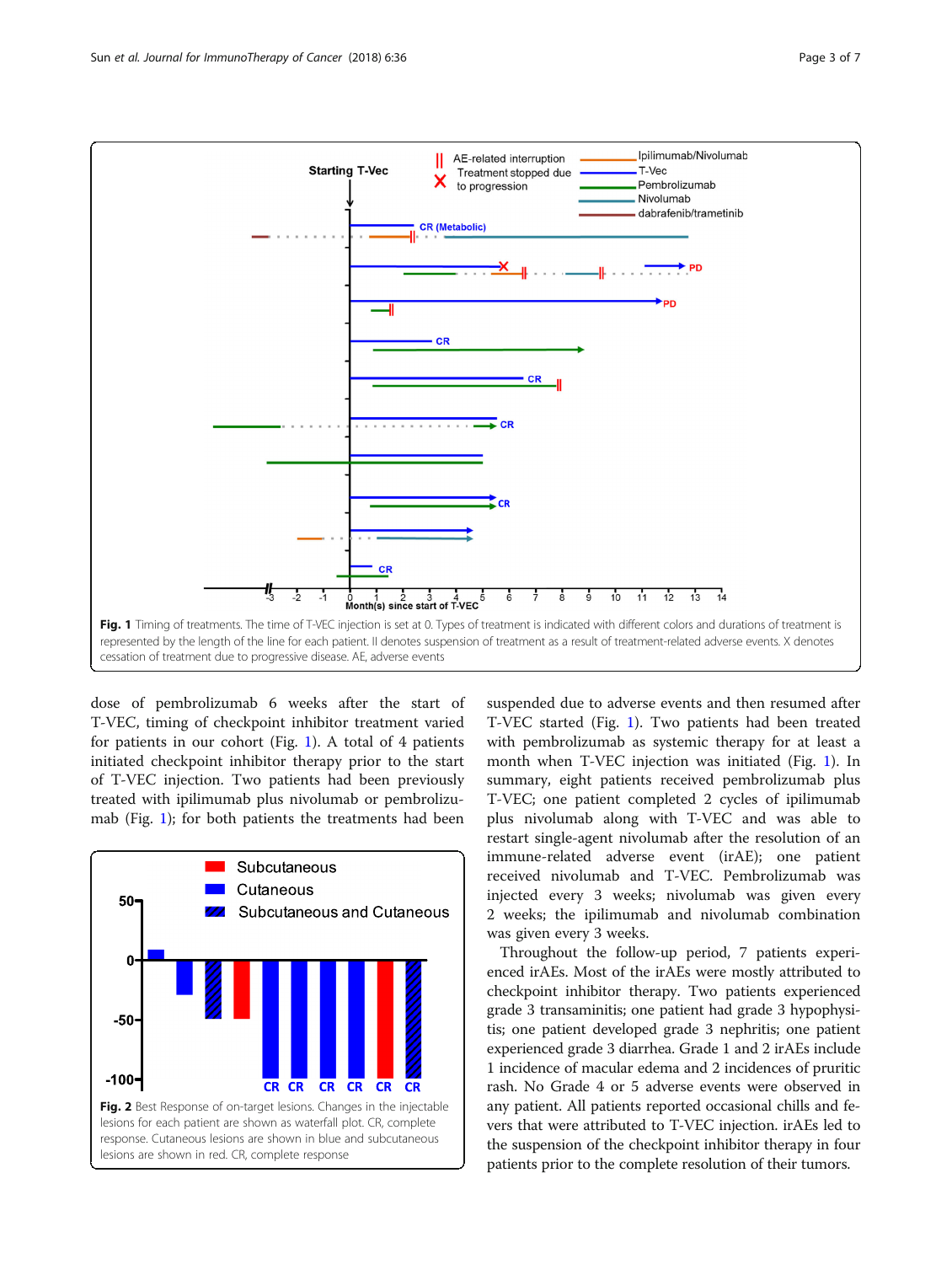## <span id="page-3-0"></span>Outcome

The ORR to treatment in this cohort was 90% (Table [1](#page-1-0) and Fig. [2](#page-2-0)). The median time to response was 8 weeks (Figs. [1](#page-2-0) and 3). 60% (6/10) of patients experienced CR and 30% (3/10) of the patients achieved partial response in the T-VEC injected, on-target lesions (Figs. [2](#page-2-0) and 3). Two patients had off-target lesions in the lung, both of whom experienced CR in their uninjected pulmonary metastases (Fig. 4).

Three patients had progression of disease: one patient progressed through T-VEC injection; two patients achieved partial response before eventual disease progression (Figs. [1](#page-2-0) and 3). In one case, disease progression appeared to be associated with the suspension of checkpoint inhibitor therapy (Figs. [1](#page-2-0) and 3), suggesting that anti-PD-1 may serve an important maintenance function in sustaining response durability. Two patients died during followup. One patient died from disease progression and the other died from an unrelated cause (Fig. [5a](#page-4-0) and [b\)](#page-4-0).

### Changes in circulating T cells

As this study was not based on a clinical trial, we started collecting blood midway through the series and obtained pre-treatment specimens on 5 of the patients, including 3 complete responders and 2 partial responders. To assess the impact of the combined treatment of T-VEC plus an anti-PD1 based regiment on T cells, we analyzed blood samples from these 5 patients before and 3 months after treatment. Changes in the frequencies of peripheral blood CD4 and CD8 T cells were not associated with T-VEC plus anti-PD1 based therapy (Fig. [6a](#page-4-0)). However, the CD4:CD8 ratio was elevated in all 3 complete responders



Off-Target Lesion Change from Basline (%)  $\overline{0}$  $10$ 20 30<sub>(Weeks</sub>)  $-50$ **Metabolic CR**  $00$ **CR** Fig. 4 Change of tumor burden in off-target lesions. Changes of tumor burden for two patients who had measurable uninjected lesions are shown as a function of time measured in weeks. The time of T-VEC treatment is set at 0. End of line indicates time of observation

but not in any of the partial responders (Fig. [6b\)](#page-4-0). In addition, the percentages of  $PDI^+$  CD4 T and CD8 T cells, a population reported to contain tumor-reactive lymphocytes [\[10](#page-6-0)], were greatly increased after the T-VEC plus anti-PD1 based therapy in all complete responders but not in partial responders (Fig. [6c\)](#page-4-0).

#### **Discussion**

Limited by a retrospective analysis with short follow-up time and small sample size, we could not reliably estimate the median survival and 12-month survival rate for this group of patients. However, 80% of the patients were still alive at the end of the follow-up. Importantly, we observed a particularly high CR of 60% (Fig. [2](#page-2-0)). Since a previous study has shown that CR is strongly associated with long-term survival in melanoma patients [\[11](#page-6-0)], it is possible that the patients in this cohort may have a favorable survival outcome.

The ORR of 90% and CR of 60% observed in our study are higher than data reported for stage IIIB-IV1a patients in the OPTiM trial (ORR 40.5, CR 16.6%) [\[4](#page-6-0)], data reported for the phase Ib T-VEC + Ipilimumab trial (ORR 50%, 22%) [[2\]](#page-6-0), and recently published results from the Phase 1b portion of the MASTERKEY-265 study (ORR 62%, CR 33%) [\[9](#page-6-0)]. The higher response rates in our cohort might be attributable to the patients who received nivolumab or nivolumab plus ipilimumab (Fig. [1](#page-2-0)) in our study. Future clinical trials are required to determine which checkpoint inhibitor therapy synergizes optimally with T-VEC injection. In addition, the phase 1b design of MASTERKEY-265 administered pembrolizumab 5 weeks after initiation of T-VEC as opposed to our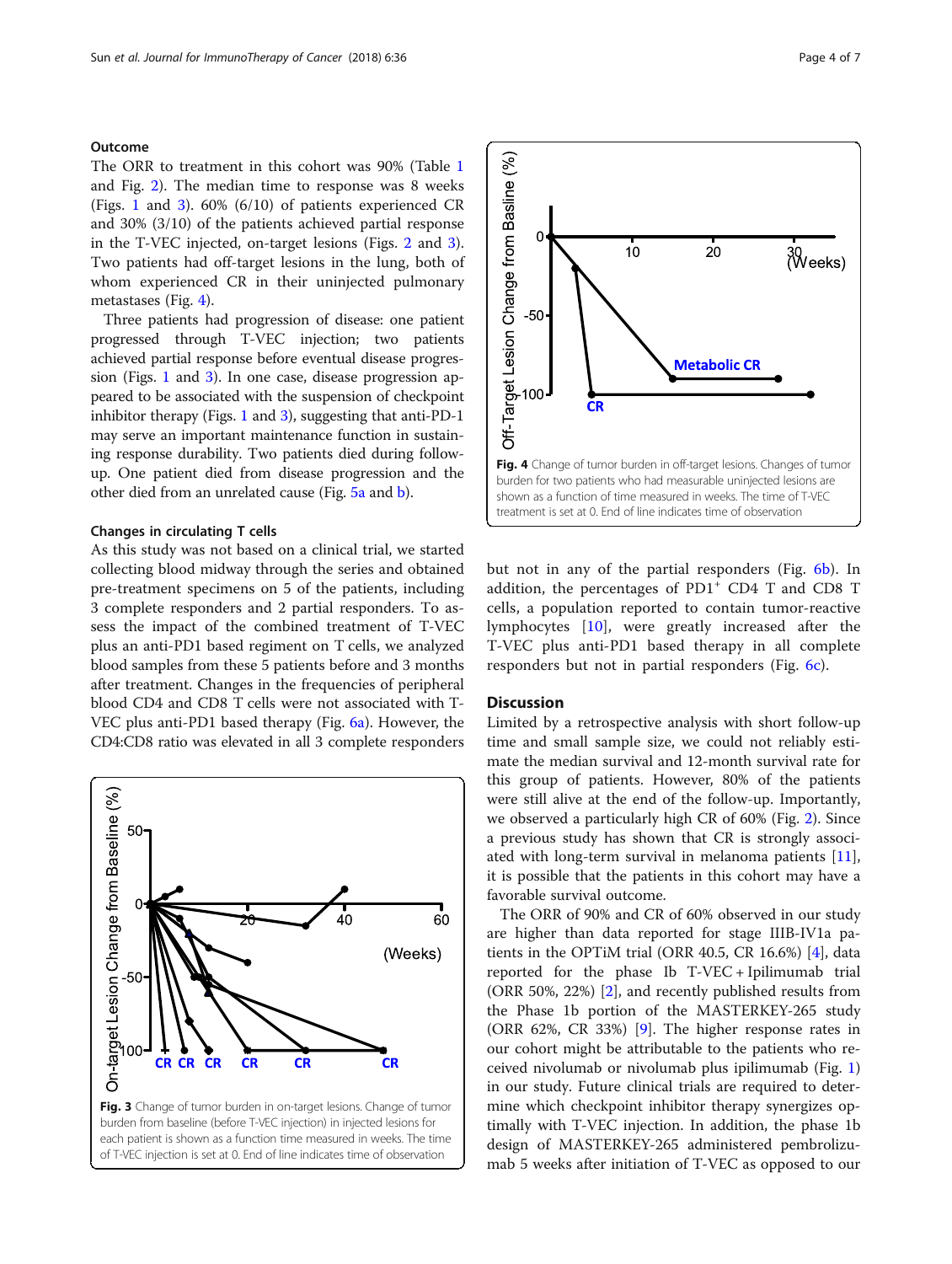<span id="page-4-0"></span>

cohort, in which the majority of patients were started on checkpoint inhibition either before or simultaneously with TVEC injection. It has been suggested sequencing of treatments might be important for optimal synergy, but little clinical data exist regarding what the ideal sequence would be. Interestingly, we had two patients who had prior exposure to checkpoint inhibition before T-VEC injection, and both patients achieved complete responses. Differences between response rates in our cohort and the phase Ib MASTERKEY-265 cohort may in some part be attributable to the earlier timing of checkpoint inhibitor therapy. Certainly the timing of checkpoint inhibitor therapy in combination with TVEC will require further investigation to derive the best outcome from the combined treatment.

Interestingly, among the 6 patients that achieved complete response, three patients saw a slower tumor regression. We reviewed the clinical parameters of both the three patients that showed more rapid complete response and those that saw a slower tumor regression. Parameters including stage of the disease, lesion location (cutaneous versus subcutaneous lesion), timing of treatment and prior treatment history were considered in the comparison. However, due to the limited sample size, we could not pinpoint a clear common feature for either group. Factors that affect the kinetics of response to T-VEC treatment have yet to be examined in details. T-VEC is a genetically modified version of HSV-1. Therefore, HSV-1 seropositivity may affect the response to the treatment. Unfortunately, HSV1 seropositivity was not tested for the patients in our cohort. Although previous studies did not find any association between HSV-1 serostatus and response durability or overall survival, it would be interesting to assess whether presence of antibodies against HSV-1 may delay the response to T-VEC in future studies.

It has been shown that TVEC contributes to anti-PD-1 immunotherapy by augmenting the inflammatory state

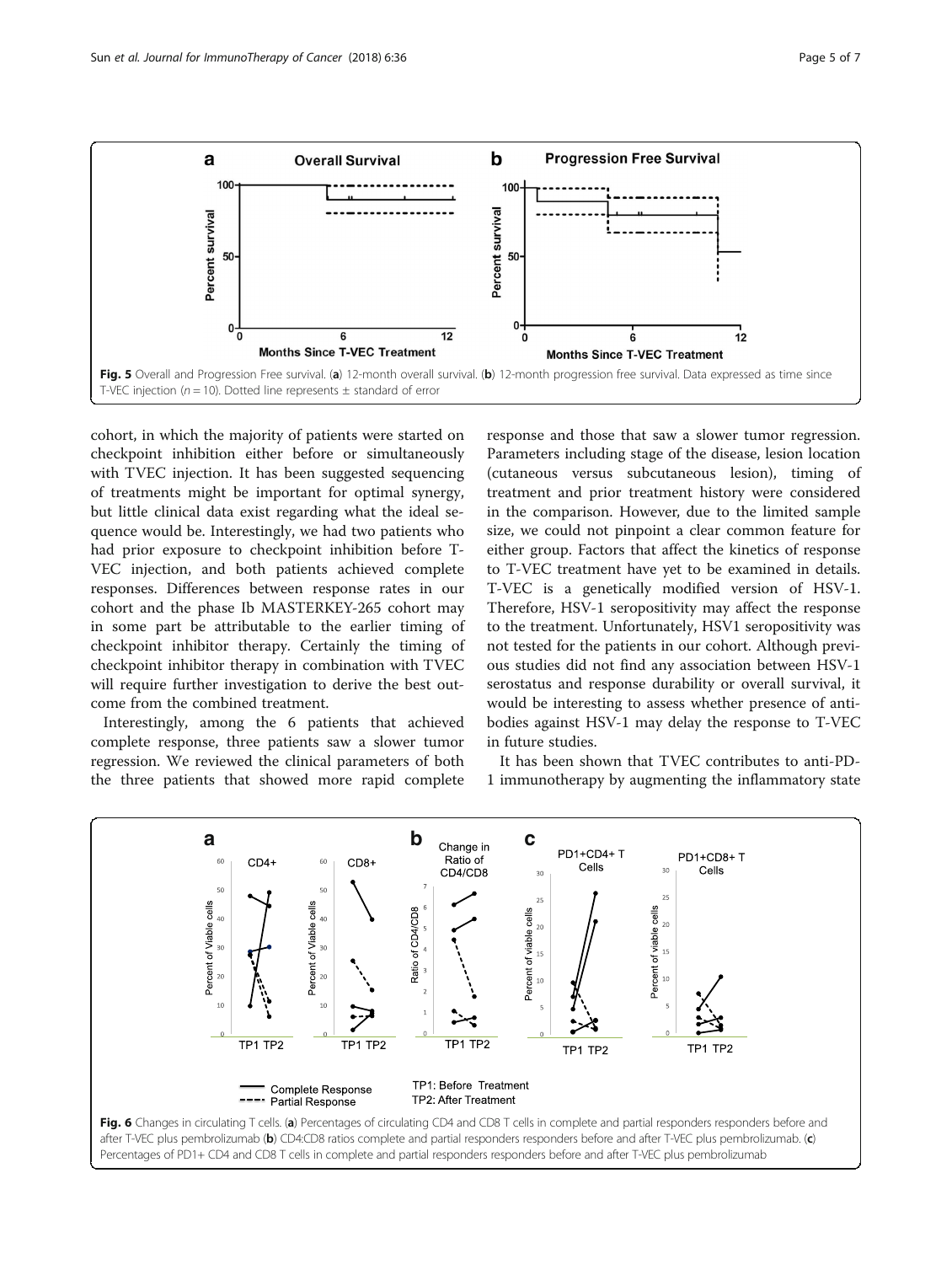of the tumor microenvironment (TME), which results in the increased homing and activation of tumor reactive T cells whose activity is prolonged by PD-1 blockade [[12](#page-6-0), [13\]](#page-6-0). Promoting the influx of T cells into the tumor is particularly important for patients that initially can't respond to PD-1 blockade due to their low intratumoral TIL numbers [[8\]](#page-6-0). Indeed, intratumoral administration of single agent T-VEC resulted in increased levels of circulating and tumor infiltrating T cells [\[3](#page-6-0), [9\]](#page-6-0). When combined with anti-PD1 therapy (MASTERKEY-265 study) T-VEC responses were independent of baseline CD8+ infiltration, PD-L1 status or IFN-γ signature, and were instead associated with increased intratumoral inflammation, characterized by enhanced CD8+ T cell infiltra-tion and elevated IFN-γ gene expression [[9](#page-6-0)]. These results support the premise that TVEC can favorably alter the TME to facilitate T cell activity in response to PD-1 blockade.

In addition to promoting T cell infiltration, TVEC might also contribute to the priming of T cells by increasing the availability of both tumor antigens and antigen presenting cells  $[8]$  $[8]$ . It was recently reported that effective anti-PD1 therapy is dependent on an active co-stimulatory signal delivered through CD28 [[14\]](#page-6-0). That study highlighted the importance of appropriate costimulation, which T-VEC might also facilitate by providing a GM-CSF/dendritic cell differentiation signal and by increasing the availability of antigens.

Consistent with these findings, following combinatorial treatment with TVEC and PD-1 blockade we observed elevated levels of PD-1-expressing, circulating T cells among complete responders as compared to partial-responders. Expression of PD-1 on peripheral T cells identifies tumor reactive T cells [\[10](#page-6-0)]; thus elevation of this sub-population could suggest enhanced intratumoral priming in response to TVEC and PD-1 blockade, as well as systemic anti-tumor effects as previously reported in the MASTERKEY-265 trial. Interestingly, in that trial combination TVEC/anti-PD-1 therapy did show modest increases in PD-1 positive CD8 T cells, in contrast to our study in which changes were more evident. This discrepancy might be attributable to the disproportionate number of complete responders evaluated. It also might be due to the small patient cohort we evaluated, and the variability of the treatments we employed. Further evaluation of our patients and those in other ongoing trials will clarify these findings.

In addition to T-VEC, several new oncolytic virus based therapies are under clinical development. Notably, a phase Ib study (NCT02307149) is investigating the efficacy and safety of Coxsackievirus A21 (CVA21) combined with ipilimumab in patients with unresectable Stage IIIB/C-IVM1c melanoma [[15](#page-6-0)]. Preliminary results from the study reported similar ORR for the CVA21 plus

ipilimumab [[16\]](#page-6-0) as that reported for the T-VEC plus ipilimumab [\[11](#page-6-0)]. Although both CVA21 and T-VEC both are virus-based oncolytic therapy, CVA21 is based on a human enterovirus associated with respiratory tract infections while T-VEC is engineered from a herpes virus strain. Our data are provocative for the hypothesis that the choice and timing of checkpoint inhibitor therapy may improve treatment efficacy. Additionally the type of oncolytic therapy may also be a key clinical decision when designing combination regimens in the future.

Toxicity is a major consideration for choosing optimal checkpoint inhibitor therapy to combine with oncolytic treatment. About 26% of the patients experienced grade 3 or grade 4 treatment-related adverse events in the phase 1b trial for the combined treatment of T-VEC and ipilimumab, much higher than the 11% reported for single agent T-VEC reported in the OPTiM trial [[3\]](#page-6-0). In the recently published phase Ib results of the MASTERKEY-265 study, the combination arm of T-VEC and pembrolizumab did not increase toxicities as compared to the monotherapy arm [\[9](#page-6-0)]. While we did not observe any grade 4 or 5 immunerelated adverse events in our cohort, 40% of our patients had grade 3 events during follow-up, including 2 patients who were briefly treated with combination ipilimumab and nivolumab (Fig. [1\)](#page-2-0). Considering the overall higher toxicity associated with ipilimumabassociated regimens, combination therapies with anti-PD-1 agents as the backbone checkpoint inhibitor in conjunction with an oncolytic viral agent are sensible and expected for the foreseeable future.

Before the advent of oncolytic-virus based therapies, the only locoregional treatment for patients with unresectable melanoma was isolated limb perfusion (ILP), or isolated limb infusion (ILI) [[17\]](#page-6-0). ILP or ILI therapy is limited to the limbs and provides no systemic benefits [[18\]](#page-6-0). T-VEC plus checkpoint inhibition combines systemic treatment with locoregional therapy to offer both palliation and long-term disease control in all anatomic locations. Ongoing studies are reporting encouraging outcomes especially with regard to the ORR. In conclusion, the combined therapy of T-VEC and checkpoint inhibition represent a promising therapeutic option for patients with unresectable melanoma.

## Conclusion

In this report, we reviewed 10 cases of unresectable stage IIIB to stage IV melanoma patients who were treated with a combination therapy of T-VEC and checkpoint inhibitor for unresectable disease. 90% ofpatients saw response in their on-target lesions (Table [1\)](#page-1-0). 60% of patients achieved CR in on-target lesions (Table [1](#page-1-0)). Two patients in this cohort had distant metastases to lung.